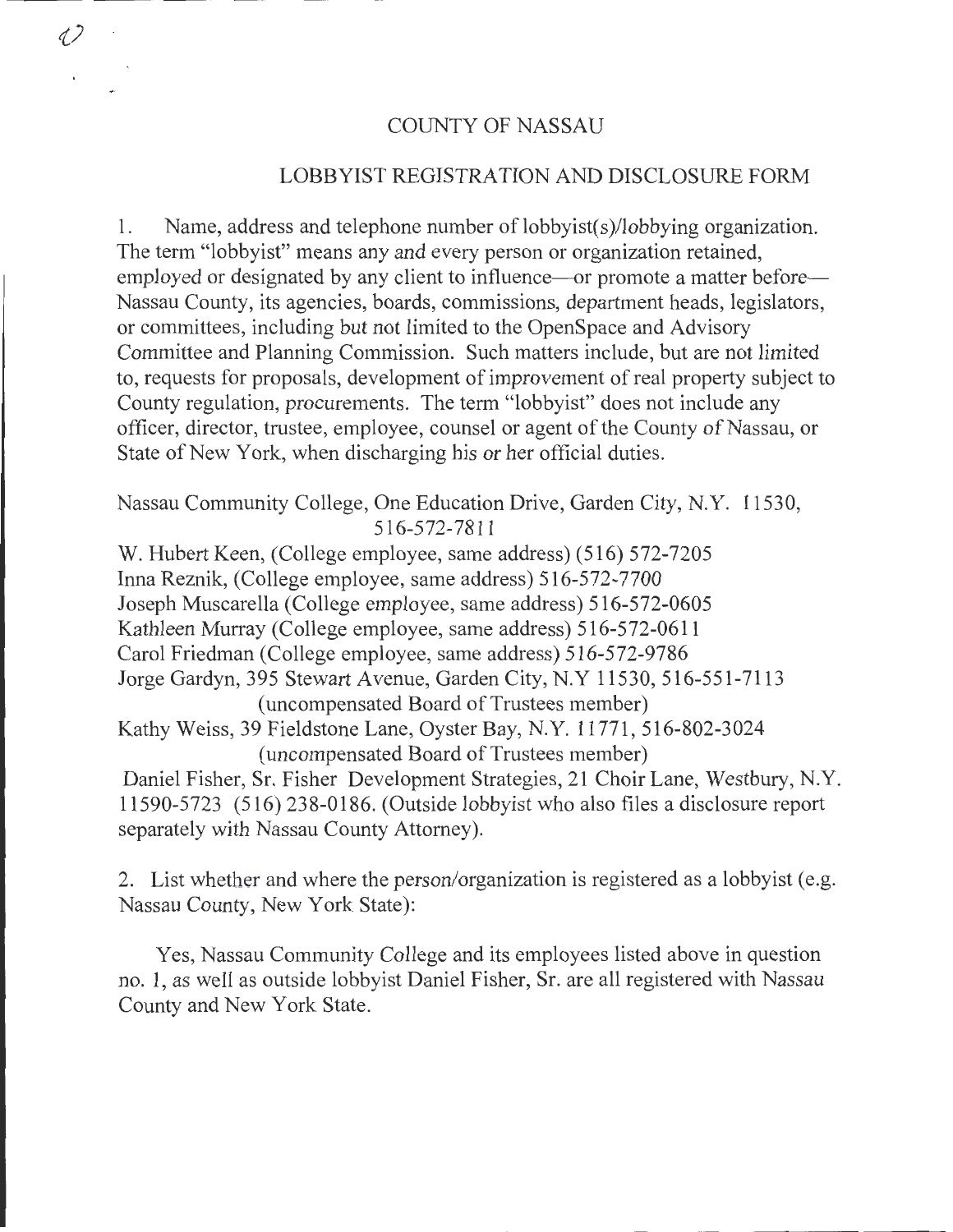3. Name, address and telephone number of client(s) by whom, or on whose behalf, the lobbyist is retained, employed or designated:

Nassau Community College, One Education Drive , Garden City, New York 11530-6793. Nassau Community is the sole client for its employees as well as outside lobbyist Daniel Fisher, Sr.

4. Describe lobbying activity conducted, or to be conducted, in Nassau County, and identify client(s) for each activity listed. **See page 4 for a complete description of lobbying activities.** 

Nassau Community College is the sole client at all times and for all lobbying activities. Activities related to the passage of the 2018 and 2019 capital plans to ensure receipt of matching funds from State of New York. Also lobbied the County Executive and County Legislature for passage of the 2018-9 operating budget.

5. The name of persons, organizations or governmental entities before whom the lobbyist expects to lobby:

The Nassau County Executive and her administrative and executive staff; The Nassau County Legislature; The Nassau County Legislative Office of Budget.

6. If such lobbyist is retained or employed pursuant to a written agreement of retainer or employment, you must attach a copy of such document; and if agreement of retainer or employment is oral, attach a written statement of the substance thereof. If the written agreement of retainer or employment does not contain a signed authorization from the client by whom you have been authorized to lobby, separately attach such a written authorization from the client.

There are no such written agreements for the employee/lobbyists listed above, nor for the uncompensated Trustee/lobbyists. However, I attach a written authorization from the President authorizing me as the designee to file all lobbying reports on behalf of Nassau Community College on the state and county levels. Daniel Fisher Sr. of Fisher Development Strategies is party to a written contract with Nassau Community College, a copy of which is attached.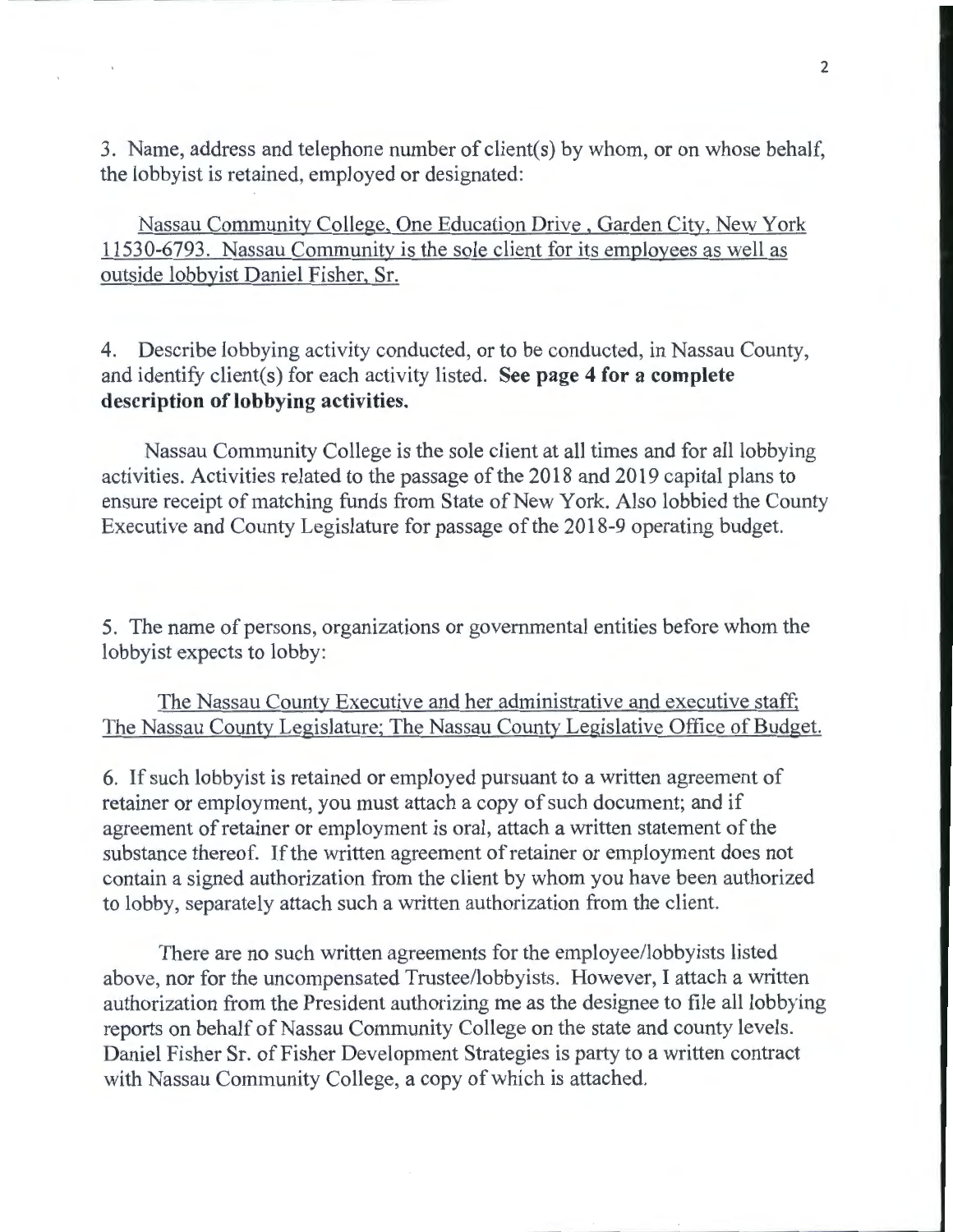7. *Within the previous year, has the lobbyist/lobbying organization or any of its corporate officers provided campaign contributions pursuant to the New York State Election Law to the campaign committees of any of the following Nassau County elected officials or to the campaign committees of any candidates for any of the following Nassau County elected offices: the County Executive, the County Clerk, the Comptroller, the District Attorney, or any County Legislator?* If *yes, to what campaign committee?* If *none, you must so state:* 

*Dr Jorge Gardyn:\$0; Dr. Kathy Weiss:\$0; Dr. W Hubert Keen:\$0; Inna Reznik:\$0; Dr. Joseph Muscarella: \$0; Kathleen Murray.·\$0; Carol Friedman:\$0;* 

I understand that copies of this form will be sent to the Nassau County Department of Information Technology ("IT") to be posted on the County's website.

I also understand that upon termination of retainer, employment or designation I must give written notice to the County Attorney within thirty (30) days of termination.

VERIFICATION: The undersigned affirms and so swears that she has read and understood the foregoing statements and they are, to her knowledge, true and accurate.

The undersigned further certifies and affirms that the contribution(s) to the campaign committees listed above were made freely and without duress, threat or any other promise of a governmental benefit or in exchange for any benefit or remuneration.

Dated: January 10, 2019

Signed:

Print Name: Kathleen Munfay Title: Vice President, Institutional Advancement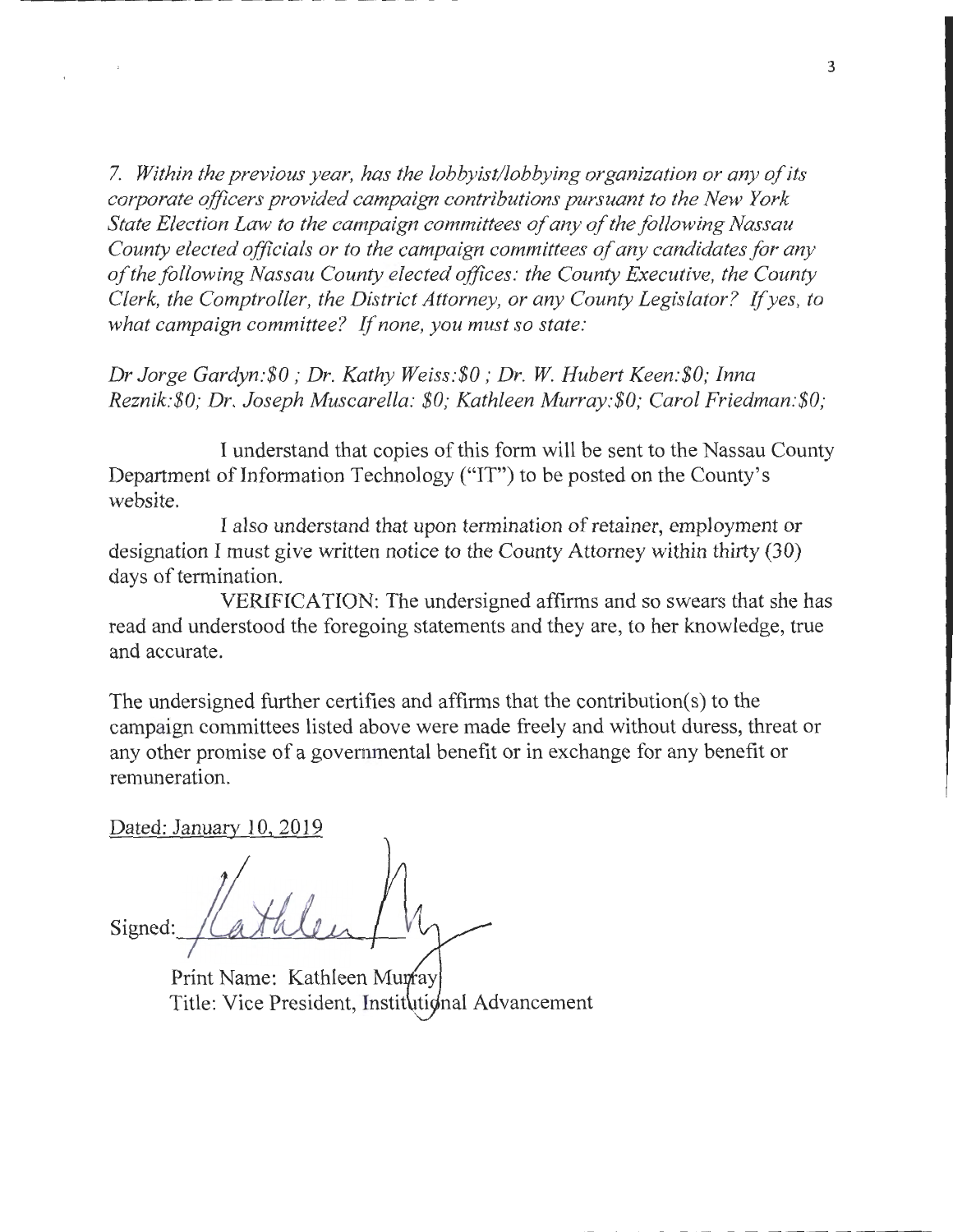I, Dr. W. Hubert Keen **President** 

Nassau Community College, hereby designate: (Name of Organization)

Kate Murray to make and file: NY STATE LOBBYIST STATEMENTS OF REGISTRATION; NY STATE LOBBYIST BI-MONTHLY REPORTS; and NY STATE CLIENT SEMI-ANNUAL REPORTS

> For the calendar years: 2018-2019

Dr. W. Hubert Keen, President Nassau Community College

Accepted by: Kathleen Murray: V.P. Institutional Advancement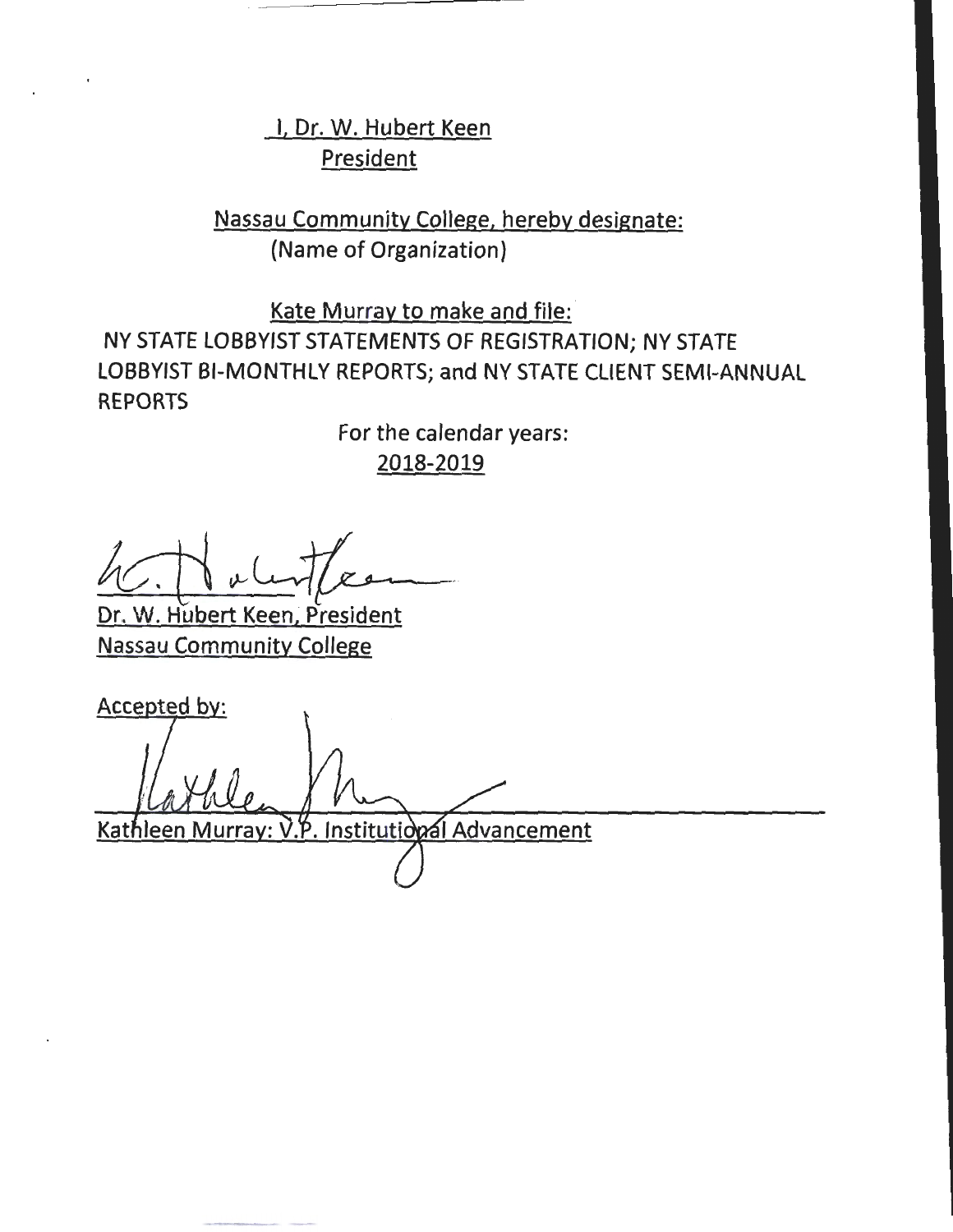NASSAU COMMUNITY COLLEGE of the County of Nassau, State of New York One Education Drive Garden City, New York 11530-6793

| <b>Requisition Number:</b> |  |
|----------------------------|--|
| Resp. Ctr. / Obj. Code:    |  |

## CONTRACT FOR SERVICES

THIS AGREEMENT, dated as of July 25, 2017 (together with the schedules, appendices, attachments and exhibits, if any, this "Agreement"), between (i) Nassau Community College, having its principal office at One Education Drive, Garden City, New York 11530-6793 (the "College"), of Nassau County, a municipal corporation having its principal office at One West Street, Mineola, New York 11501 (the "County") and (ii) Fisher Development Strategies, having its principal office at 21 Choir Lane, Westbury, New York 11590, (the "Contractor").

## WITNESSETH:

WHEREAS, the College desires to retain the Contractor to perform lobbying and advocacy services, as further described in this Agreement; and

WHEREAS, the Contractor is willing and able to perform the services described in this Agreement;

WHEREAS, the Contractor has been awarded this Professional Services Agreement for Lobbying Services pursuant to Request for Proposals No. 061317-0209, with an opening date of June 13, 2017.

NOW, THEREFORE, in consideration of the premises and mutual covenants contained in this Agreement, the parties agree as follows:

1. Term. This Agreement shall commence on August 1, 2017, and terminate July 31, 2020 with an option by the College to extend the Agreement for two (2) additional years, subject to the encumbrance of funds and appropriate College approvals. All extensions *ate* subject to the mutual written consent of both parties.

2. Services. The services to be provided by the Contractor under this Agreement shall consist of undertaking lobbying and advocacy efforts with the New York State Governor, New York State Legislature, the Nassau County Executive and the Nassau County Legislature on behalf of the College, whereby the Contractor will focus its efforts on the State budget and any other general legislation as it affects the College for the purpose of improving the educational experience for the students and the College Community, hereinafter referred to as (the "Services"). The Contractor's services are to be performed largely off-site but the Contractor will, upon request of the College, work at the College's offices or other locations, as designated by the College. On a monthly basis, the Contractor shall submit a report to the College, outlining the dates and hours during which lobbying efforts took place, and summarizing the lobbying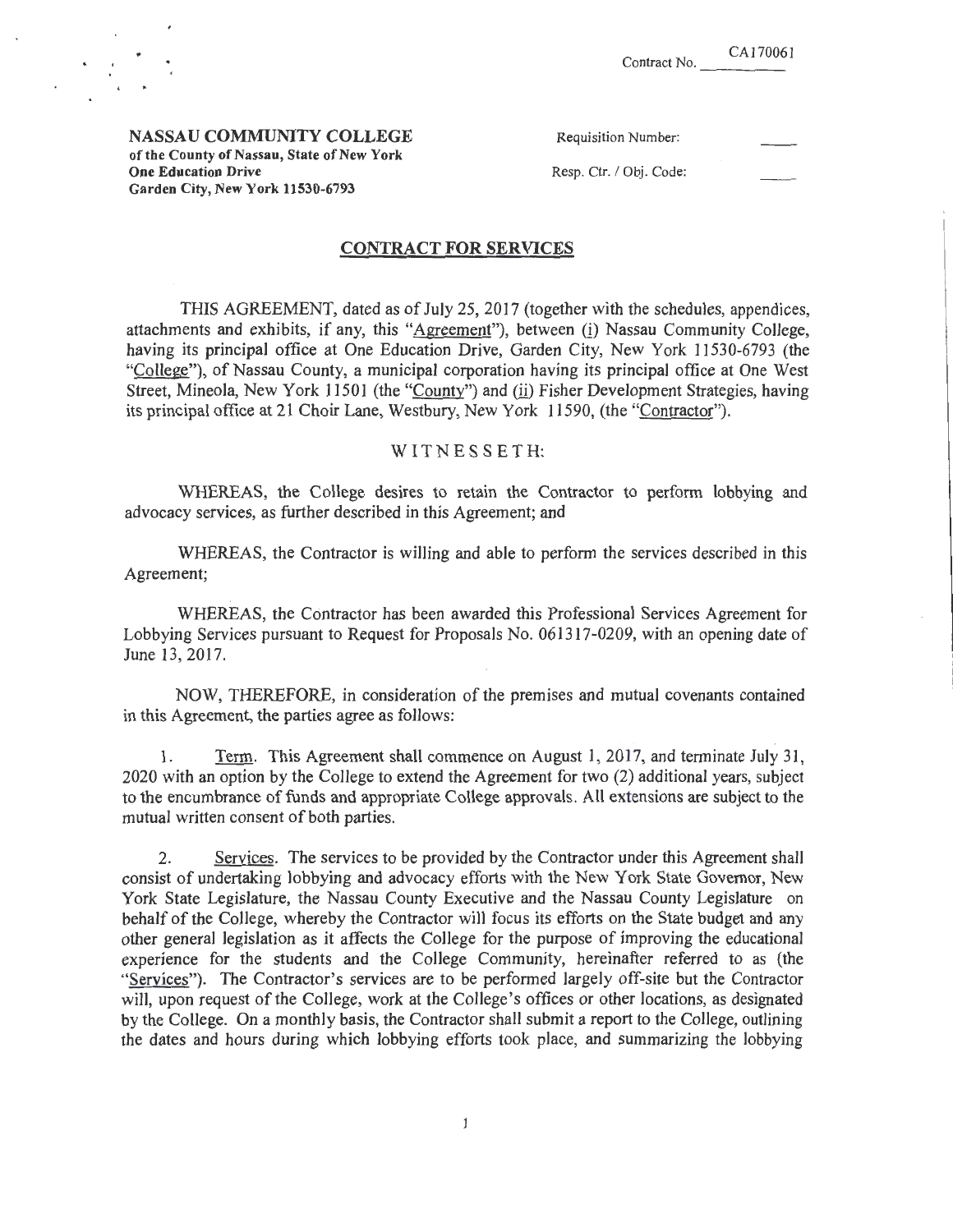efforts engaged in on behalf of the College. Contractual activities will be coordinated with the College's General Counsel for Governmental Relations.

3. Payment. (a) Amount of Consideration. (i) In full consideration for the Services to be rendered by the Contractor to the College for the term of this Agreement, the Contractor will be paid at the following rates:

| August 1, 2017 - July 31, 2018: | $$205.00$ per hour |
|---------------------------------|--------------------|
| August 1, 2018 - July 31, 2019: | $$215.00$ per hour |
| August 1, 2019 July 31, 2020:   | $$225.00$ per hour |

Contractor agrees that this compensation includes reimbursement for Contractor's travel time and expenses, and for all other costs incidental to Services to be provided by Contractor under this Agreement. The Contractor shall not bill the College for travel time, unless lobbying services for the College are performed during such travel time. College will not provide reimbursement for lodging and meals during Contractor's travel.

The parties acknowledge that the maximum amount of compensation for the services rendered by the Contractor during the first year of this Agreement shall not exceed Sixty Thousand Dollars (\$60,000.00) ("the First Year Maximum Amount"). Funding for the subsequent years of the Agreement will be encumbered as necessary.

(b) Payment. The Contractor acknowledges that payment may only be made to the Contractor upon Contractor's compliance with the College's bill paying procedures, including submitting an invoice to the College Accounts Payable Department (Tower 6th Floor, One Education Drive, Garden City, NY II530), which lists in sufficient detail the services rendered, the date(s) services were performed, and fees charged. By submitting an invoice, the Contractor certifies that all services were rendered as set forth on the invoice, that the fees charged are in accordance with this Contract for Services, that the claim is just, true and correct, and actually due and owing and has not been previously claimed.

(c) Timing of Pavment Claims. The Contractor shall submit claims no later than three (3) months following the College's receipt of the services that are the subject of the claim and no more frequently than once a month.

(d) No Duplication of Payments. Payments under this Agreement shall not duplicate payments for any work performed or to be performed under other agreements between the Contractor and any funding source including the College.

(e) Payments in connection with Termination or Notice of Termination. Unless a provision of this Agreement expressly states otherwise, payments to the Contractor following the termination of this Agreement shall not exceed payments made as consideration for services that were (i) performed prior to termination, (ii) authorized by this Agreement to be performed, and (ill) not performed after the Contractor received notice that the College did not desire to receive such services.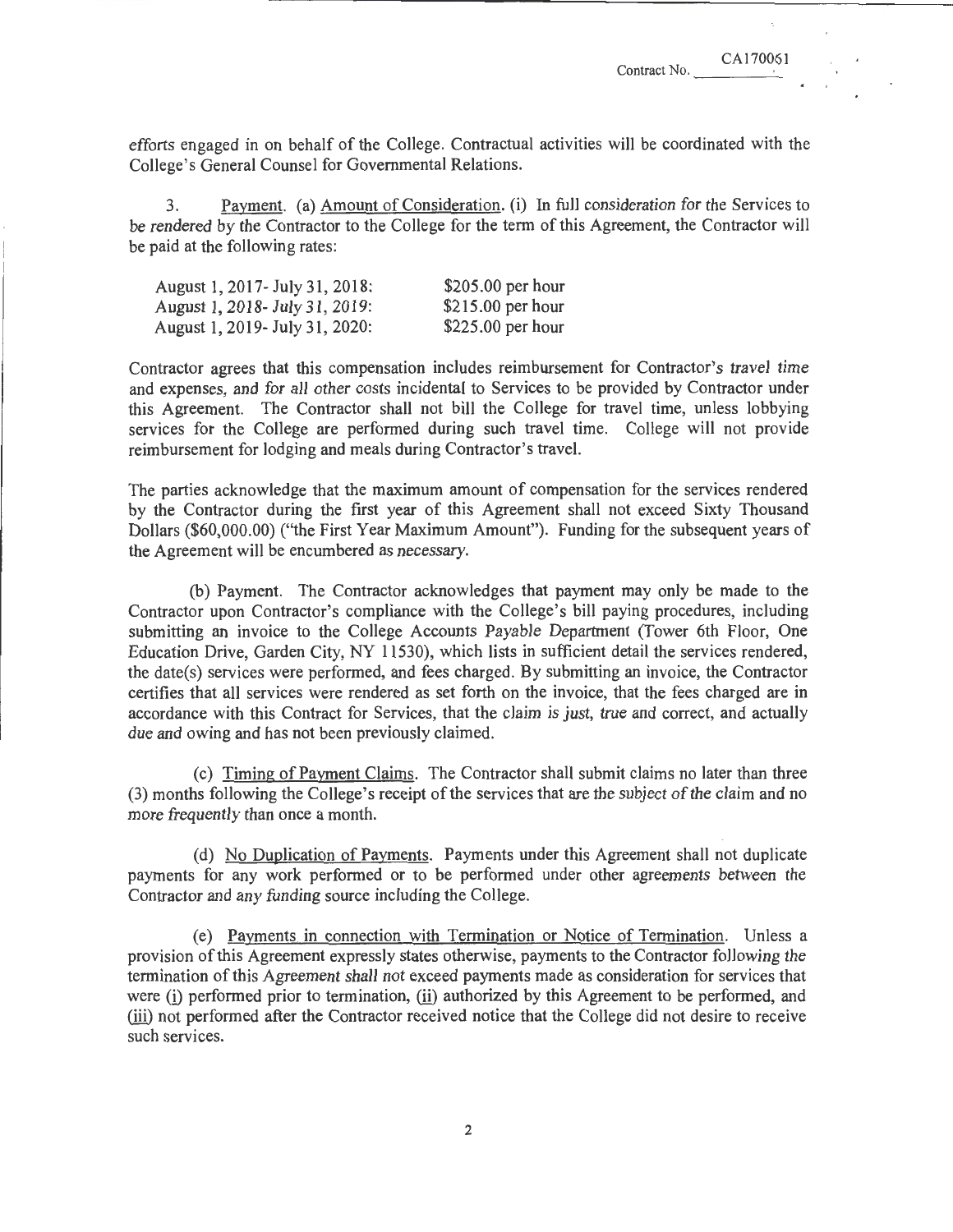4. Independent Contractor. The Contractor is an independent contractor of the College or County. The Contractor shall not, nor shall any officer, director, employee, servant, agent or independent contractor of the Contractor (a "Contractor Agent"), be (i) deemed a College or County employee,  $(i)$  commit the College or County to any obligation, or  $(iii)$  hold himself out as a College or County employee or Person with the authority to commit the College or County to any obligation. As used in this Agreement the word "Person" means any individual person, entity (including partnerships, corporations and limited liability companies), and government or political subdivision thereof (including agencies, bureaus, offices and departments thereof).

5. No Arrears or Default. The Contractor is not in arrears to the College or County upon any debt or contract and it is not in default as surety, contractor, or otherwise upon any obligation to the College or County, including any obligation to pay taxes to, or perform services for or on behalf of, the College or County.

6. Compliance With Law. (a) Generally. The Contractor shall comply with any and all applicable Federal, State and local Laws, including, but not limited to those relating to conflicts of interest, discrimination, and disclosure of information, in connection with its performance under this Agreement. In furtherance of the foregoing, the Contractor is bound by and shall comply with the terms of Appendix EE attached hereto. As used in this Agreement the word "Law" includes any and all statutes, local laws, ordinances, rules, regulations, applicable orders, and/or decrees, as the same may be amended from time to time, enacted, or adopted.

(b) Nassau County Living Wage Law. Pursuant to LL 1-2006, as amended, and to the extent that a waiver has not been obtained in accordance with such Jaw or any rules of the County Executive, the Contractor agrees as follows:

- (i) Contractor shall comply with the applicable requirements of the Living Wage Law, as amended;
- (ii) Failure to comply with the Living Wage Law, as amended, may constitute a material breach of this Agreement, the occurrence of which may be determined solely by the County. Contractor has the right to cure such breach within thirty days of receipt of notice of breach from the County. In the event that such breach is not timely cured, the County may terminate this Agreement as well as exercise any other rights available to the County under applicable law.
- (iii) It shall be a continuing obligation of the Contractor to inform the County of any material changes in the content of its certification of compliance, attached to this Agreement as Appendix L, and shall provide to the County any information necessary to maintain the certification's accuracy.

(c) Records Access. The parties acknowledge and agree that all records, information, and data (" $Information$ ") acquired in connection with performance or administration</u> of this Agreement shall be used and disclosed solely for the purpose of performance and administration of the contract or as required by law. The Contractor acknowledges that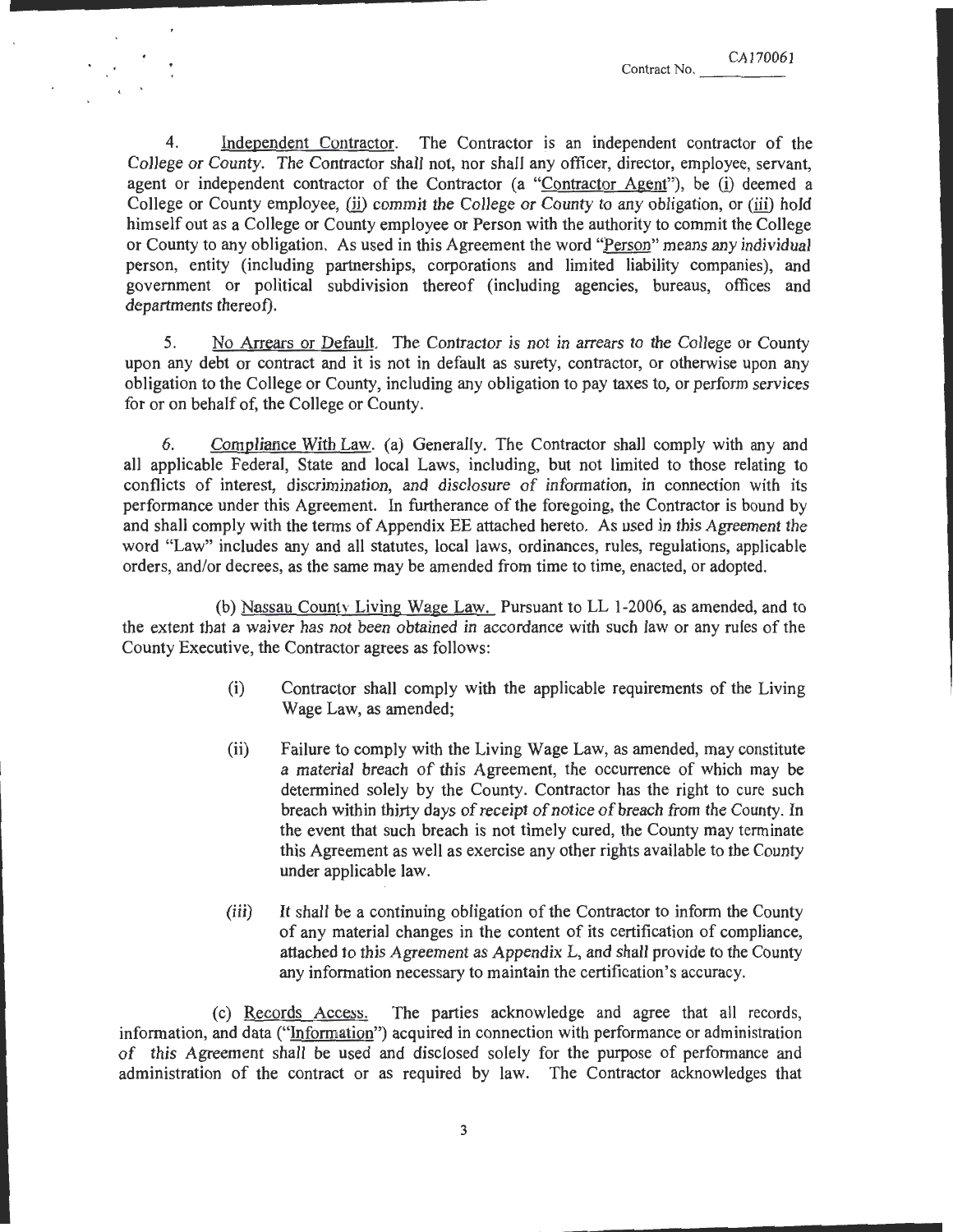\_\_\_\_\_\_\_\_\_\_\_\_\_\_ ..........

7. Minimum Service Standards. Regardless of whether required by Law: (a) The Contractor shall, and shall cause Contractor Agents to, conduct its, his or her activities in connection with this Agreement so as not to endanger or harm any Person or property.

reasonable efforts to notify the Contractor of such request prior to disclosure of the Information

so that the Contractor may take such action as it deems appropriate.

(b) The Contractor shall deliver services under this Agreement in a professional manner consistent with the best practices of the industry in which the Contractor operates. The Contractor shall take all actions necessary or appropriate to meet the obligation described in the immediately preceding sentence, including obtaining and maintaining, and causing all Contractor Agents to obtain and maintain, all approvals, licenses, and certifications ("Approvals") necessary or appropriate in connection with this Agreement.

(c) In connection with the termination or impending termination of this Agreement the Contractor shall, regardless of the reason for termination, take all actions reasonably requested by the county (including those set forth in other provisions of this Agreement) to assist the College in transitioning the Contractor's responsibilities under this Agreement. The provisions of this subsection shall survive the termination of this Agreement

8. Indemnification; Defense; Cooperation. (a) The Contractor shall be solely responsible for and shall indemnify and hold harmless the County, the College and its officers, employees, and agents (the "Indemnified parties") from and against any and all liabilities, losses, costs, expenses (including, without limitation, attorney's fees and disbursements) and damages ("Losses"), arising out of or in connection with any acts or omissions of the Contractor or a Contractor Agent, regardless of whether due to negligence, fault, or default, including Losses in connection with any threatened investigation, litigation or other proceeding or preparing a defense to or prosecuting the same; provided, however, that the Contractor shall not be responsible for that portion, if any, of a Loss that is caused by the negligence of the County or College.

(b) The Contractor shall, upon the County's demand and at the County's direction, promptly and diligently defend, at the Contractor's own risk and expense, any and all suits, actions, or proceedings which may be brought or instituted against one or more Indemnified Parties for which the Contractor is responsible under this Section, and, further to the Contractor's indemnification obligations, the Contractor shall pay and satisfy any judgment, decree, loss or settlement in connection therewith.

(c) The Contractor shall, and shall cause Contractor Agents to, cooperate with the County and the College in connection with the investigation, defense or prosecution of any action, suit or proceeding in connection with this Agreement, including the acts or omissions of the Contractor and/or a Contractor Agent in connection with this Agreement.

(d) The provisions of this Section shall survive the termination of this Agreement.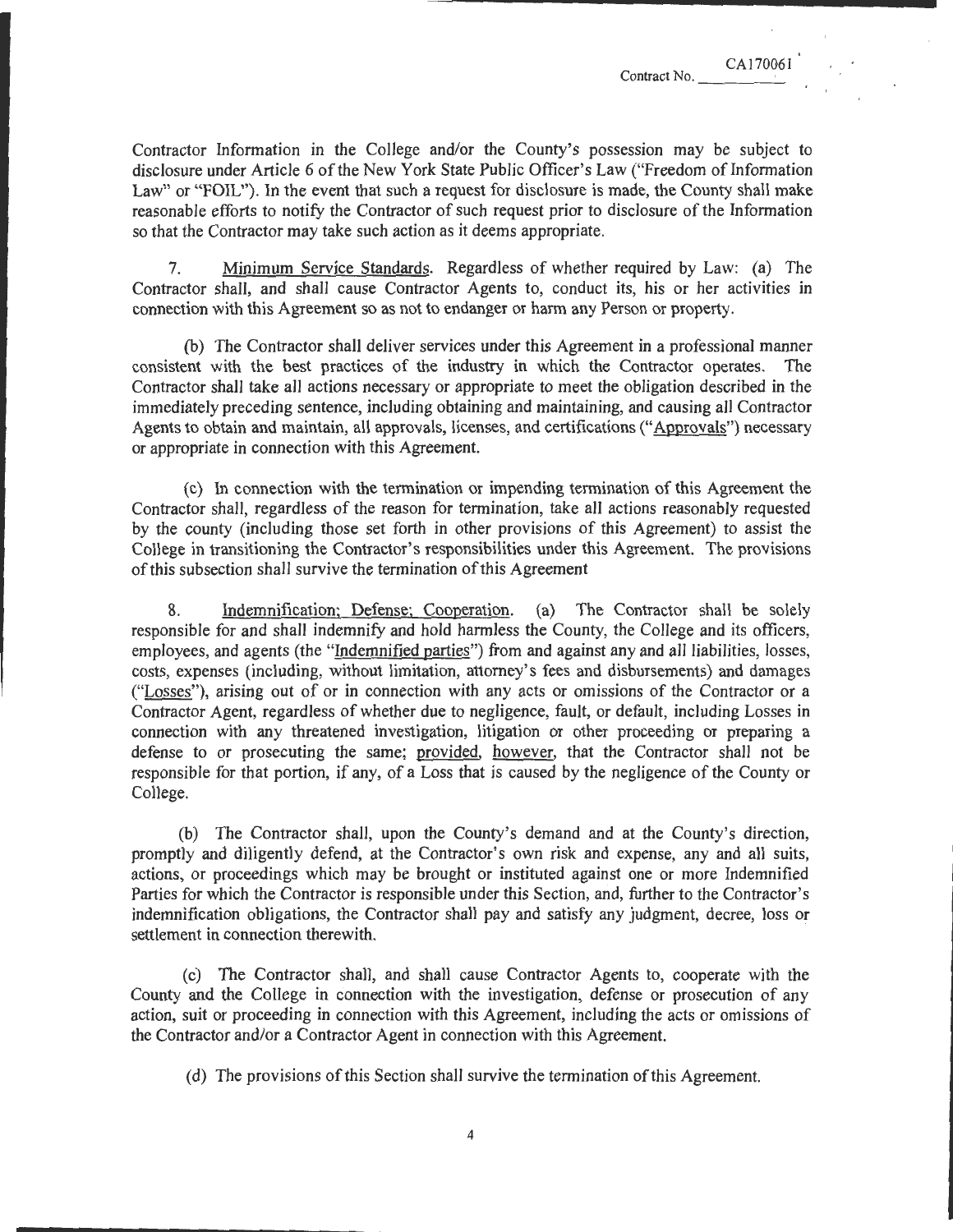9. Insurance. (a) Types and Amounts. The Contractor shall obtain and maintain throughout the term of this Agreement, at its own expense: (i) one or more policies for commercial general liability insurance, which policy(ies) shall name "Nassau County" and "Nassau Community College" as additional insured with "Nassau Community College" as certificate holder and have a minimum single combined limit of liability of not less than one million dollars  $(\$1,000,000)$  per occurrence, (ii) if contracting in whole or part to provide professional services, one or more policies for professional liability insurance, which policy(ies) shall have a minimum single combined limit liability of not less than one million dollars  $(*1,000,000)$  per occurrence and two million dollars  $(*2,000,000)$  aggregate coverage, (iii) compensation insurance for the benefit of the Contractor's employees ("Workers' Compensation Insurance"), which insurance is in compliance with the New York State Workers' Compensation Law, and (iv) such additional insurance as the County or College may from time to time specify.

(b) Acceptability; Deductibles: Subcontractors. All insurance obtained and maintained by the Contractor pursuant to this Agreement shall be (i) written by one or more commercial insurance carriers licensed to do business in New York State and acceptable to the County and College, and (ii) in form and substance acceptable to the County and College. The Contractor shall be solely responsible for the payment of all deductibles to which such policies are subject. The Contractor shall require any subcontractor hired in connection with this Agreement to carry insurance with the same limits and provisions required to be carried by the Contractor under this Agreement.

(c) Delivery; Coverage Change; No Inconsistent Action. Prior to the execution of this Agreement, copies of current certificates of insurance evidencing the insurance coverage required by this Agreement shall be delivered to the College. Not less than thirty (30) days prior to the date of any expiration or renewal of, or actual, proposed or threatened reduction or cancellation of coverage under, any insurance required hereunder, the Contractor shall provide written notice to the College of the same and deliver to the College renewal or replacement certificates of insurance. The Contractor shall cause all insurance to remain in full force and effect throughout the term of this Agreement and shall not take any action, or omit to take any action, that would suspend or invalidate any of the required coverages. The failure of the Contractor to maintain Workers' Compensation Insurance shall render this contract void and of no effect. The failure of the Contractor to maintain the other required coverages shall be deemed a material breach of this Agreement upon which the County or College reserves the right to consider this Agreement terminated as of the date of such failure .

10. Assignment; Amendment; Waiver: Subcontracting. This Agreement and the rights and obligations hereunder may not be in whole or part (i) assigned, transferred or disposed of,  $(iii)$  amended,  $(iii)$  waived, or  $(iv)$  subcontracted, without the prior written consent of the College President or his or her duly designated deputy (the "College President"), and any purported assignment, other disposal or modification without such prior written consent shall be null and void. The failure of a party to assert any of its rights under this Agreement, including the right to demand strict performance, shall not constitute a waiver of such rights.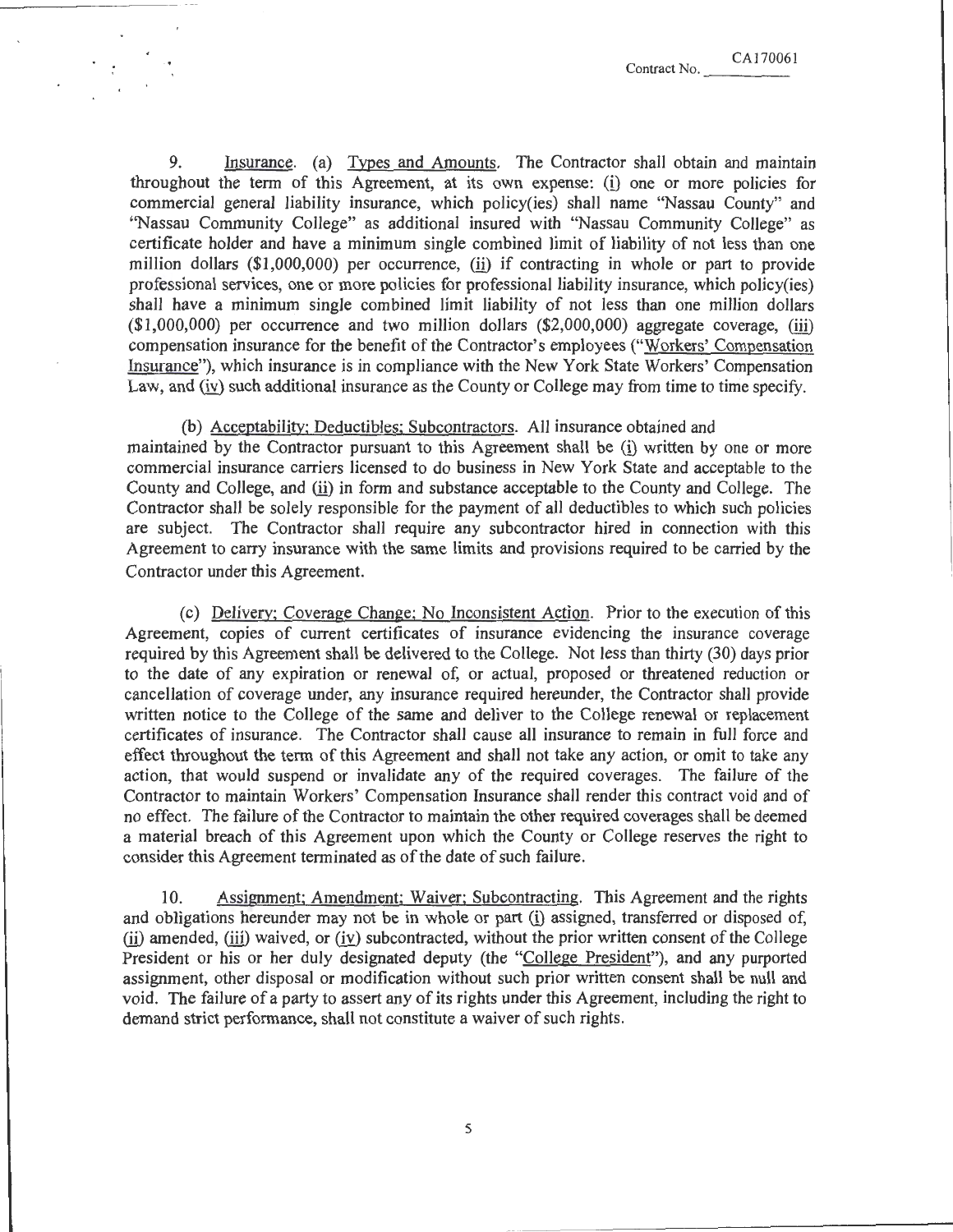CA170061

11. Termination. (a) Generally. This Agreement may be terminated (i) for any reason by the College upon thirty (30) days' written notice to the Contractor, (ii) for "Cause" by the College immediately upon the receipt by the Contractor of written notice of termination, (iii) upon mutual written Agreement of the College and the Contractor, and (iv) in accordance with any other provisions of this Agreement expressly addressing termination. As used in this Agreement the word "Cause" includes: (i) a breach of this Agreement; (ii) the failure to obtain and maintain in full force and effect all Approvals required for the services described in this Agreement to be legally and professionally rendered; and (iii) the termination or impending

(b) By the Contractor. This Agreement may be terminated by the Contractor if performance becomes impracticable through no fault of the Contractor, where the impracticability relates to the Contractor's ability to perform its obligations and not to a judgment as to convenience or the desirability of continued performance. Termination under this subsection shall be effected by the Contractor delivering to the Director of Procurement (the "Director"), at least sixty ( 60) days prior to the termination date (or a shorter period if sixty days' notice is impossible), a notice stating (i) that the Contractor is terminating this Agreement in accordance with this subsection, (ii) the date as of which this Agreement will terminate, and (iii) the facts giving rise to the Contractor's right to terminate under this subsection. A copy of the notice given to the Director shall be given to the College Counsel on the same day that notice is given to the Director.

termination of federal or state funding for the services to be provided under this Agreement.

(c) Contractor Assistance Upon Termination. In connection with the termination or impending termination of this Agreement the Contractor shall, regardless of the reason for termination, take all actions reasonably requested by the College {including those set forth in other provisions of this Agreement) to assist the College in transitioning the Contractor's responsibilities under this Agreement. The provisions of this Section shall survive the termination of this Agreement.

12. Accounting Procedures; Records. The Contractor shall maintain and retain, for a period of six (6) years following the later of termination of or final payment under this Agreement, complete and accurate records, documents, accounts and other evidence, whether maintained electronically or manually ("Records"), pertinent to performance under this Agreement. Records shall be maintained in accordance with Generally Accepted Accounting Principles. Such Records shall at all times be available for audit and inspection by the Comptroller, the College, any other governmental authority with jurisdiction over the provision of services hereunder and/or the payment therefore, and any of their duly designated representatives. The provisions of this Section shall survive the termination of this Agreement.

13. Limitations on Actions and Special Proceedings Against the County. No action or special proceeding shall lie or be prosecuted or maintained against the County or College upon any claims arising out of or in connection with this Agreement unless:

(a) Notice. At least thirty (30) days prior to seeking relief the Contractor shall have presented the demand or claim(s) upon which such action or special proceeding is based in writing to the College Counsel for adjustment and the College shall have neglected or refused to make an adjustment or payment on the demand or claim for thirty (30) days after presentment. The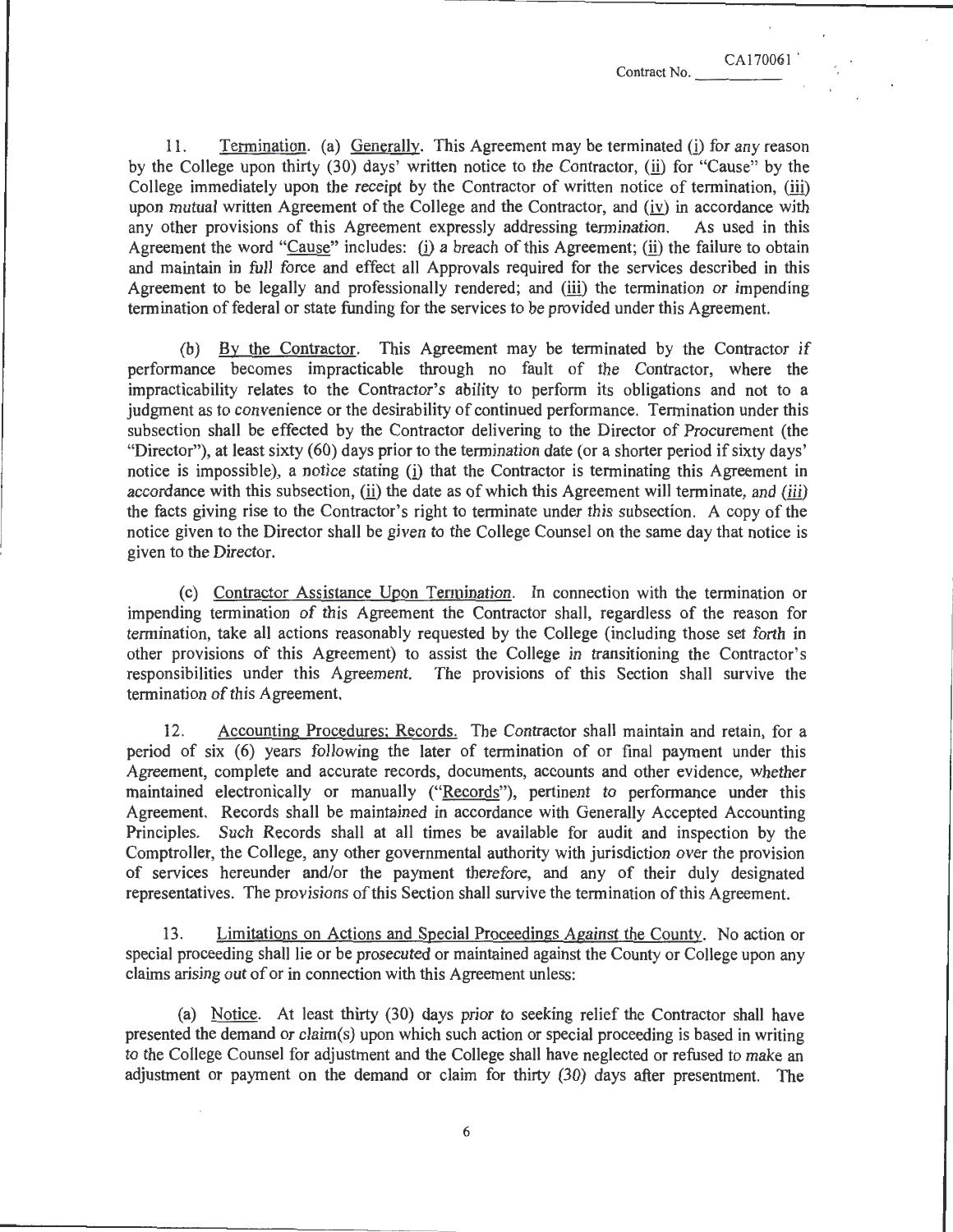CA170061 Contract No.

Contractor shall send or deliver copies of the documents presented to the College Counsel under this Section to each of  $(i)$  the applicable Department Vice President and the  $(ii)$  the County Attorney (at the address specified above for the County) on the same day that documents are sent or delivered the College Counsel. The complaint or necessary moving papers of the Contractor shall allege that the above-described actions and inactions preceded the Contractor's action or special proceeding against the County/College.

(b) Time Limitation. Such action or special proceeding is commenced within the earlier of (i) one (1) year of the first to occur of  $(\underline{A})$  final payment under or the termination of this Agreement, and  $(\underline{B})$  the accrual of the cause of action, and  $(i)$  the time specified in any other provision of this Agreement.

14. Work Performance Liability. The Contractor is and shall remain primarily liable for the successful completion of all work in accordance this Agreement irrespective of whether the Contractor is using a Contractor Agent to perform some or all of the work contemplated by this Agreement, and irrespective of whether the use of such Contractor Agent has been approved by the County.

15. Consent to Jurisdiction and Venue; Governing Law. Unless otherwise specified in this Agreement or required by Law, all claims or actions with respect to this Agreement shall be resolved exclusively by a court of competent jurisdiction located in Nassau County in New York State and the parties expressly waive any objections to the same on any grounds, including venue and <u>forum non conveniens</u>. This Agreement is intended as a contract under, and shall be governed and construed in accordance with, the Laws of New York State, without regard to the conflict of laws provisions thereof.

16. Notices. Any notice, request, demand or other communication required to be given or made in connection with this Agreement shall be  $(a)$  in writing,  $(b)$  delivered or sent  $(i)$  by hand delivery, evidenced by a signed, dated receipt, (ii) postage prepaid via certified mail, return receipt requested, or  $(iii)$  overnight delivery via a nationally recognized courier service,  $(c)$ deemed given or made on the date the delivery receipt was signed by a College employee, three (3) business days after it is mailed or one (I) business day after it is released to a courier service, as applicable, and  $(d)(i)$  if to the Procurement Department, to the attention of the Director at One Education Drive, Tower 4, Garden City, NY, (ii) if to College's General Counsel's Office, to the attention of the College Counsel at the address specified above for the College, and  $(iii)$  if to the Contractor, to the attention of the person who executed this Agreement on behalf of the Contractor at the address specified above for the Contractor, or in each case to such other persons or addresses as shall be designated by written notice.

17. All Legal Provisions Deemed Included; Severability; Supremacy. (a) Every provision required by Law to be inserted into or referenced by this Agreement is intended to be a part of this Agreement. If any such provision is not inserted or referenced or is not inserted or referenced in correct form then (i) such provision shall be deemed inserted into or referenced by this Agreement for purposes of interpretation and (ii) upon the application of either party this Agreement shall be formally amended to comply strictly with the Law, without prejudice to the rights of either party.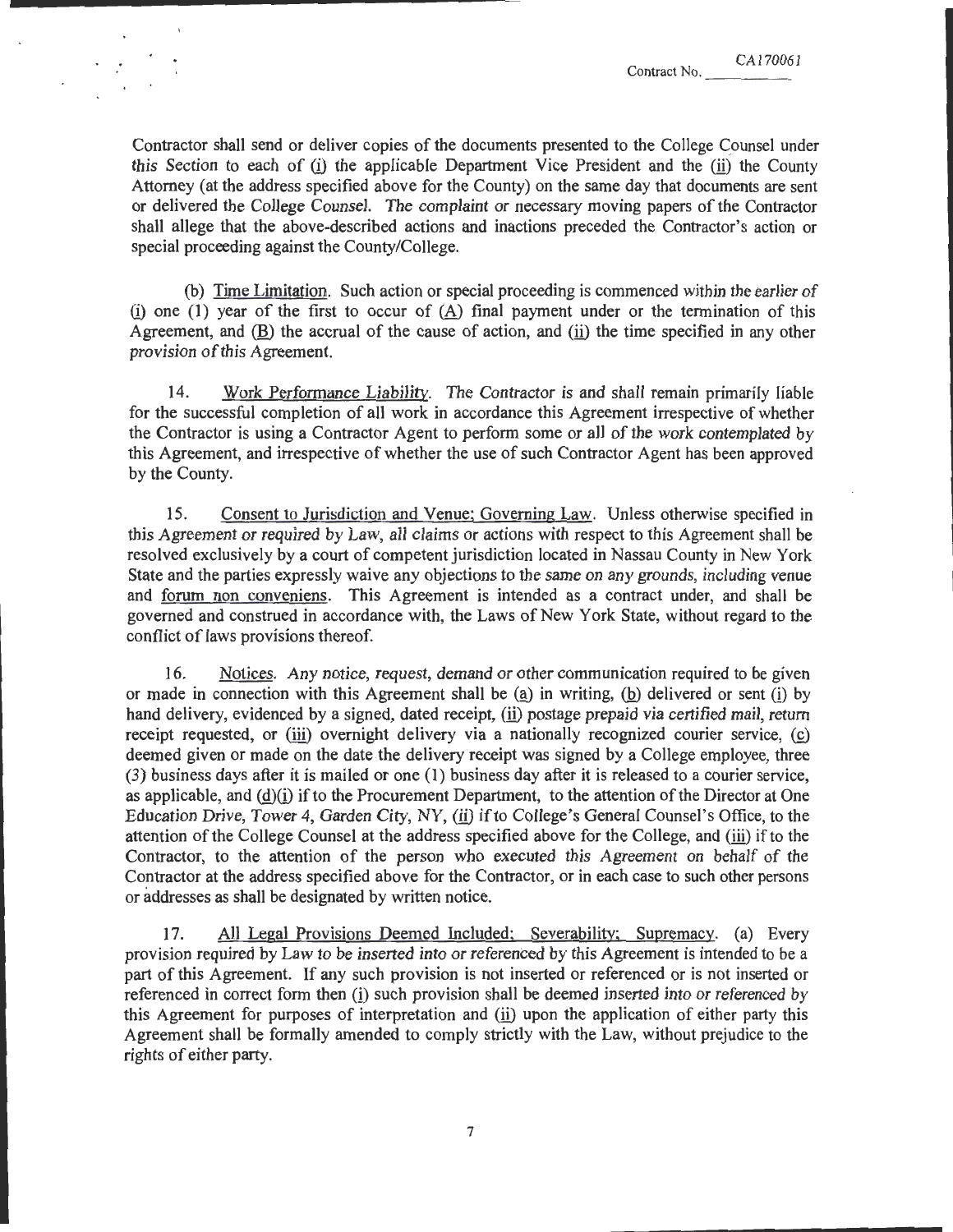(b) In the event that any provision of this Agreement shall be held to be invalid, illegal or unenforceable, the validity, legality and enforceability of the remaining provisions shall not in any way be affected or impaired thereby.

(c) Unless the application of this subsection will cause a provision required by Law to be excluded from this Agreement, in the event of an actual conflict between the terms set forth above the signature page to this Agreement and those contained in any schedule, exhibit, appendix, or attachment to this Agreement, the terms and conditions set forth above the signature page shall control. To the extent possible, all the terms of this Agreement should be read together as not conflicting.

18. Section and Other Headings. The section and other headings contained in this Agreement are for reference purposes only and shall not affect the meaning or interpretation of this Agreement.

19. Entire Agreement. This Agreement represents the full and entire understanding and agreement between the parties with regard to the subject matter hereof and supercedes all prior agreements (whether written or oral) of the parties relating to the subject matter of this Agreement.

20. Executory Clause. NotWithstanding any other provision of this Agreement:

(a) Approval and Execution. The College shall have no liability under this Agreement (including any extension or other modification of this Agreement) to any Person unless (i) all College approvals have been obtained, and (ii) this Agreement has been executed by the College President (as defined in this Agreement).

(b) Availability of Funds. The College shall have no liability under this Agreement (including any extension or other modification of this Agreement) to any Person beyond funds appropriated and encumbered or otherwise lawfully available for this Agreement, and, if any portion of the funds for this Agreement are from the state and/or federal governments, then beyond funds available to the County from the state and/or federal governments.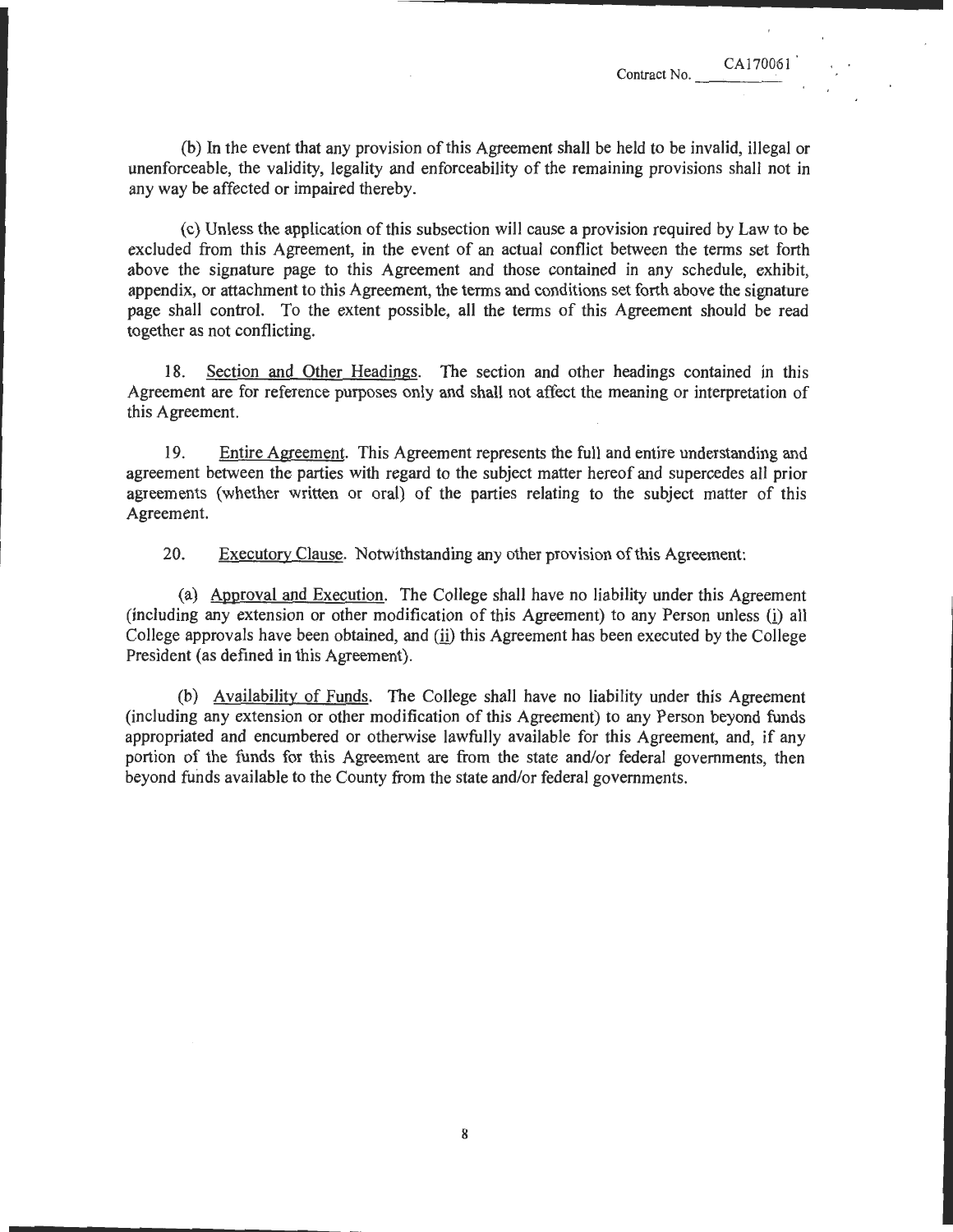Contract No. CA170061

OFFICE OF THE COUNTY ATTORNEY By: <u>P. Samdis</u> Name: Micheles  $44$  Date:  $7/28$ Title: Dep

FISHER DEVELOPMENT STRATEGIES Signature: Signature: **Daniel M7 is Hell**<br>Print Name: DAN JEL M FISHER JR<br>Title: PRESIDENT Date: Judy 25, 2017 Daniel M.Z. ik Title:  $\mathbf{R}$  $\mathbf{z}$ 

BUREAU OF REAL ESTATE & INSURANCE Indrew Smale By: ANDREU <u>I</u> Amaro Name:  $11.3.95$ CH. Date:  $7/28/17$ Title:

DEPARTMENT VICE PRESIDENT By:  $\frac{1}{\sqrt{2}}$ 

PRESIDENT, NASSAU COMMUNITY COLLEGE By: Date:

I certify that this copy of the contract is a true and complete copy of this contract.

<u>Counsel</u> 8 **Date** 

# IN WITNESS WHEREOF, the Contractor and the College have executed this Agreement as of the date first above written.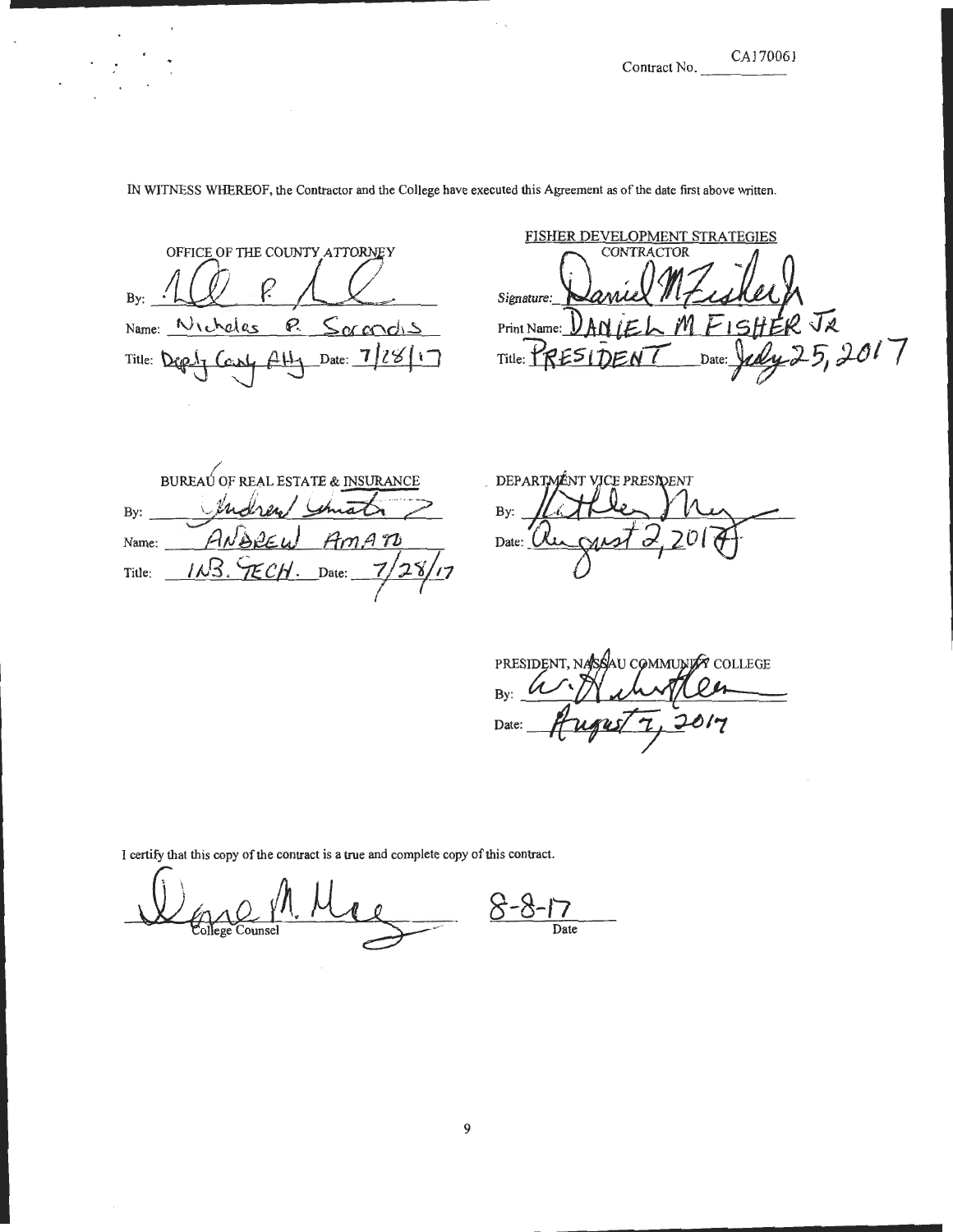\_\_\_\_\_\_\_\_\_\_\_\_\_\_\_\_ ..........

#### NASSAU COMMUNITY COLLEGE NOTARIZATION

STATE OF NEW YORK)

)ss.:

COUNTY OF NASSAU )

On the  $\int$ <sup>th</sup> day of  $\int$ *luck*  $\ell$  in the year 2017 before me personally appeared

W. Hubert Keen, President of Nassau Community College, the municipal corporation described herein, and which executed the above instrument; and that he or she signed his or her name thereto pursuant to Section 205 of the County Government Law of Nassau County.

NOTARY PUBLIC

ANNE E. BRANDl Notary Public, State of New York No. 01 BR8104733 Qualified **in Nassau County**<br>**January 26, 20** 20

January 26, 20 Gnesser ut peutlend IQUARE **a** ENUA<br>Not well to effect olidual vision<br>ESTAOTBREFO.OM

CONTRACTOR NOTARIZATION (corporations)

STATE OF NEW YORK)

)ss.:

·.' • /f

COUNTY OF NASSAL

....... .- <sup>~</sup>... . ... ": ... ·.'

, On the  $25^{47}$  of  $704$  in the year 2017 before me personally appeared **DANIELM. FISHER JR** to me personally known, who, being by me duly swprn, did depose and say that he or she resides in the County of *NASSAU* that he or she is a <u>PRESIDENT</u> of **FISHER OUT OF TEGU**, the organization/corporation described herein and which executed the above instrument; and that he or she signed his or her name thereto by authority of the partners of said limited liability company.

Diane Strong Notary Public, State of New York No. 01ST6319789 Qualified in Nassau County Commission Expires February 23, Al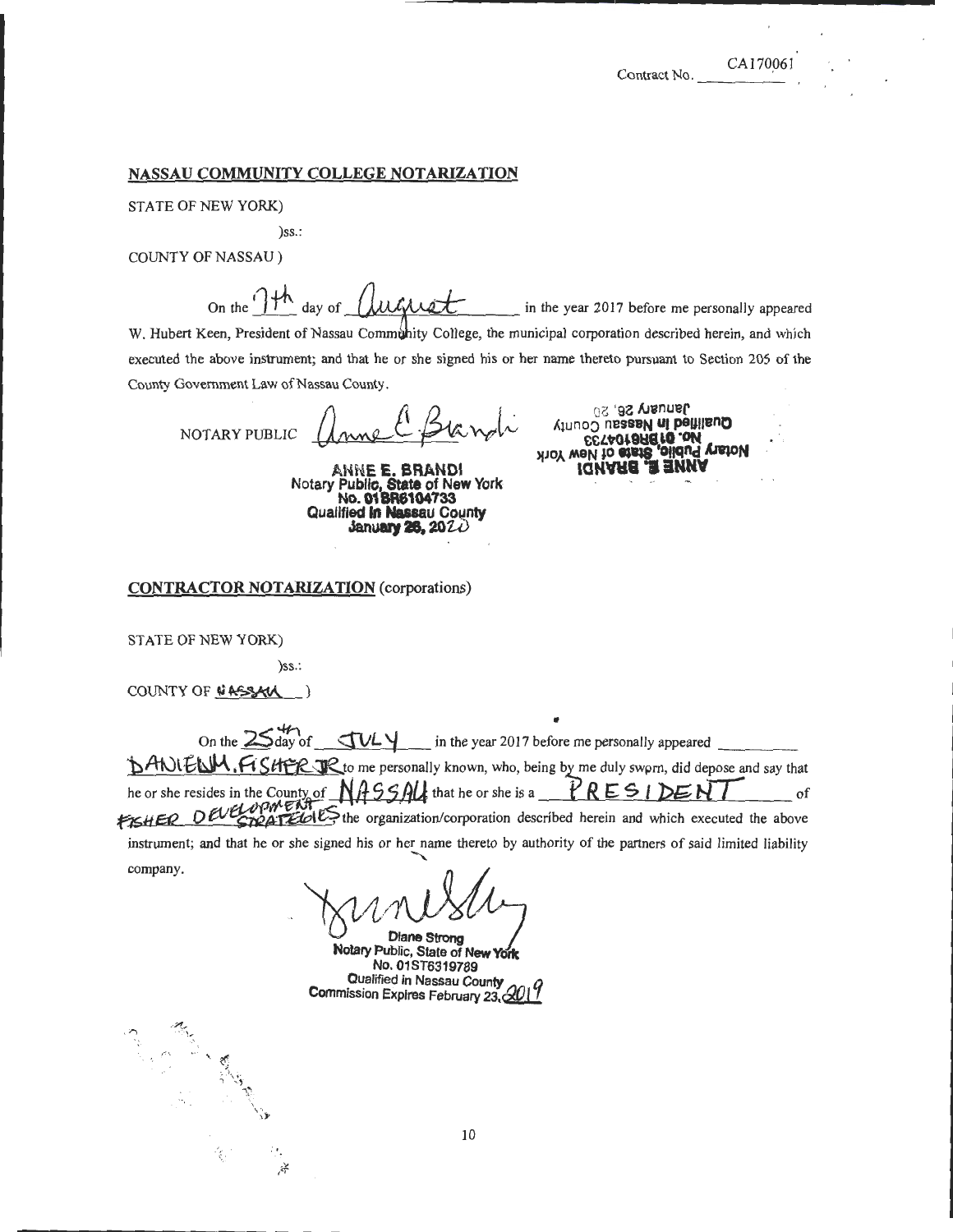## **APPENDIX EE**

......... \_\_\_\_\_\_\_\_\_\_\_\_ \_

### EQUAL EMPLOYMENT OPPORTUNITIES FOR MINORITIES AND WOMEN

The provisions of this Appendix EE are hereby made a part of the document to which it is attached.

The Contractor shall comply with all federal, State and local statutory and constitutional anti-discrimination provisions. In addition, Local Law No. I4-2002, entitled "Participation by Minority Group Members and Women in Nassau County Contracts," governs all County Contracts as defined by such title and solicitations for bids or proposals for County Contracts. In accordance with Local Law 14-2002:

(a) The Contractor shall not discriminate against employees or applicants for employment because ofrace, creed, color, national origin, sex, age, disability or marital status in recruitment, employment, job assignments, promotions, upgradings, demotions, transfers, layoffs, terminations, and rates of pay or other forms of compensation. The Contractor will undertake or continue existing programs related to recruitment, employment, job assignments, promotions, upgradings, transfers, and rates of pay or other forms of compensation to ensure that minority group members and women are afforded equal employment opportunities without discrimination.

(b) At the request of the County contracting agency, the Contractor shall request each employment agency, labor union, or authorized representative of workers with which it has a collective bargaining or other agreement or understanding, to furnish a written statement that such employment agency, union, or representative will not discriminate on the basis of race, creed, color, national origin, sex, age, disability, or marital status and that such employment agency, labor union, or representative will affirmatively cooperate in the implementation of the Contractor's obligations herein.

(c) The Contractor shall state, in all solicitations or advertisements for employees, that, in the performance of the County Contract, all qualified applicants will be afforded equal employment opportunities without discrimination because of race, creed, color, national origin, sex, age, disability or marital status.

(d) The Contractor shall make Best Efforts to solicit active participation by certified minority or women-owned business enterprises ("Certified M/WBEs") as defined in Section 101 ofLocal Law No. 14-2002, including the granting of Subcontracts.

(e) The Contractor shall, in its advertisements and solicitations for Subcontractors, indicate its interest in receiving bids from Certified MIWBEs and the requirement that Subcontractors must be equal opportunity employers.

(f) Contractors must notify and receive approval from the respective Department Head prior to issuing any Subcontracts and, at the time of requesting such authorization, must submit a signed Best Efforts Checklist.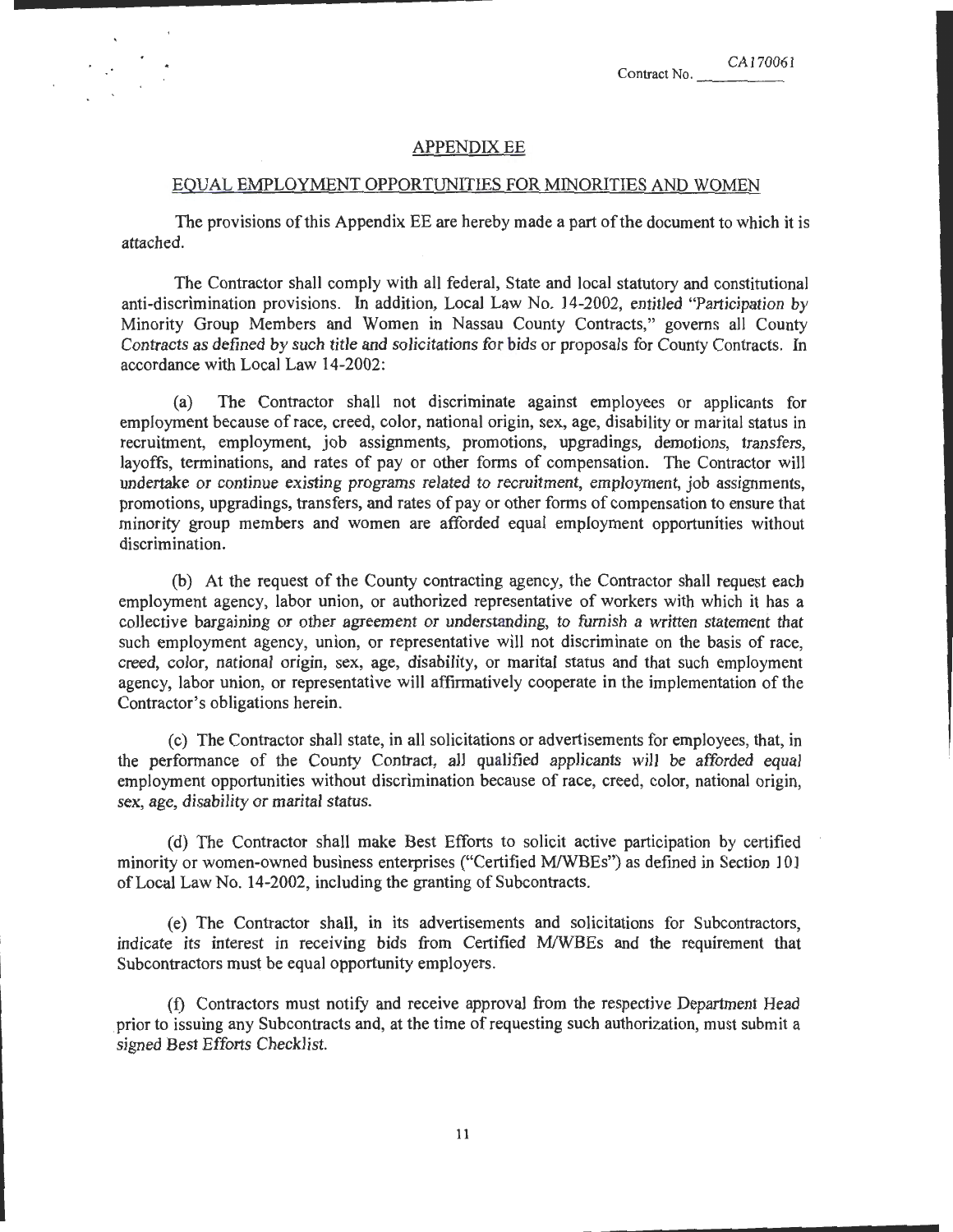CA170061

\_\_\_\_\_\_\_\_\_\_\_\_\_\_\_\_\_\_ .....

(g) Contractors for projects under the supervision of the County's Department of Public Works shall also submit a utilization plan listing all proposed Subcontractors so that, to the greatest extent feasible, all Subcontractors will be approved prior to commencement of work. Any additions or changes to the list of subcontractors under the utilization plan shall be approved by the Commissioner of the Department of Public Works when made. A copy of the utilization plan any additions or changes thereto shall be submitted by the Contractor to the Office of Minority Affairs simultaneously with the submission to the Department of Public Works.

(h) At any time after Subcontractor approval has been requested and prior to being granted, the contracting agency may require the Contractor to submit Documentation Demonstrating Best Efforts to Obtain Certified Minority or Women-owned Business Enterprises. In addition, the contracting agency may require the Contractor to submit such documentation at any time after Subcontractor approval when the contracting agency has reasonable cause to believe that the existing Best Efforts Checklist may be inaccurate. Within ten working days (10) of any such request by the contracting agency, the Contractor must submit Documentation.

(i) In the case where a request is made by the contracting agency or a Deputy County Executive acting on behalf of the contracting agency, the Contractor must, within two (2) working days of such request, submit evidence to demonstrate that it employed Best Efforts to obtain Certified M/WBE participation through proper documentation.

G) Award of a County Contract alone shall not be deemed or interpreted as approval of all Contractor's Subcontracts and Contractor's fulfillment of Best Efforts to obtain participation by Certified M/WBEs.

(k) A Contractor shall maintain Documentation Demonstrating Best Efforts to Obtain Certified Minority or Women-owned Business Enterprises for a period of six (6) years. Failure to maintain such records shall be deemed failure to make Best Efforts to comply with this Appendix EE, evidence of false certification as MIWBE compliant or considered breach of the County Contract.

(l) The Contractor shall be bound by the provisions of Section 109 of Local Law No. 14- 2002 providing for enforcement of violations as follows:

- a. Upon receipt by the Executive Director of a complaint from a contracting agency that a County Contractor has failed to comply with the provisions of Local Law No. 14-2002, this Appendix EE or any other contractual provisions included in furtherance of Local Law No. 14-2002, the Executive Director will try to resolve the matter.
- b. If efforts to resolve such matter to the satisfaction of all parties are unsuccessful, the Executive Director shall refer the matter, within thirty days (30) of receipt of the complaint, to the American Arbitration Association for proceeding thereon.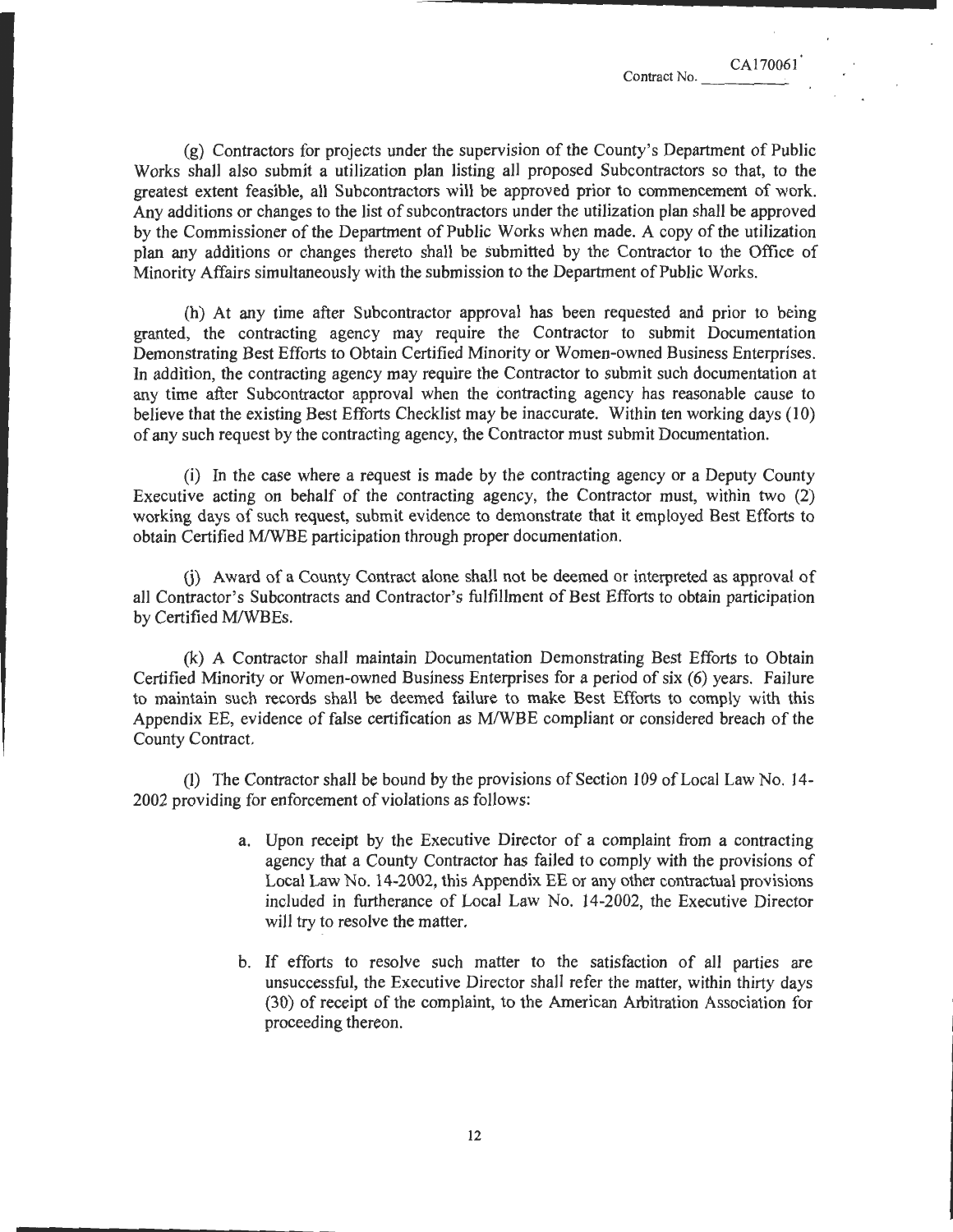c. Upon conclusion of the arbitration proceedings, the arbitrator shall submit to the Executive Director his recommendations regarding the imposition of sanctions, fines or penalties. The Executive Director shall either (i) adopt the recommendation of the arbitrator (ii) determine that no sanctions, fines or penalties should be imposed or (iii) modify the recommendation of the arbitrator, provided that such modification shall not expand upon any sanction recommended or impose any new sanction, or increase the amount of any recommended fine or penalty. The Executive Director, within ten days (10) of receipt of the arbitrators award and recommendations, shall file a determination of such matter and shall cause a copy of such determination to be served upon the respondent by personal service or by certified mail return receipt requested. The award of the arbitrator, and the fines and penalties imposed by the Executive Director, shall be final determinations and may only be vacated or modified as provided in the civil practice law and rules ("CPLR").

(m) The contractor shall provide contracting agency with information regarding all subcontracts awarded under any County Contract, including the amount of compensation paid to each Subcontractor and shall complete all forms provided by the Executive Director or the Department Head relating to subcontractor utilization and efforts to obtain M/WBE participation..

Failure to comply with provisions (a) through (m) above, as ultimately determined by the Executive Director, shall be a material breach of the contract constituting grounds for immediate termination. Once a final determination of failure to comply has been reached by the Executive Director, the determination of whether to terminate a contract shall rest with the Deputy County Executive with oversight responsibility for the contracting agency.

As used in this Appendix EE the term "Best Efforts Checklist" shall mean a list signed by the Contractor, listing the procedures it has undertaken to procure Subcontractors in accordance with this Appendix EE.

As used in this Appendix EE the term "County Contract" shall mean (i) a written agreement or purchase order instrument, providing for a total expenditure in excess of twentyfive thousand dollars (\$25,000), whereby a County contracting agency is committed to expend or does expend funds in return for labor, services, supplies, equipment, materials or any combination of the foregoing, to be performed for, or rendered or furnished to the County; or  $(ii)$ a written agreement in excess of one hundred thousand dollars (\$100,000), whereby a County contracting agency is committed to expend or does expend funds for the acquisition, construction, demolition, replacement, major repair or renovation of real property and improvements thereon. However, the term "County Contract" does not include agreements or orders for the following services: banking services, insurance policies or contracts, or contracts with a County contracting agency for the sale of bonds, notes or other securities.

As used in this Appendix EE the term "County Contractor" means an individual, business enterprise, including sole proprietorship, partnership, corporation, not-for-profit corporation, or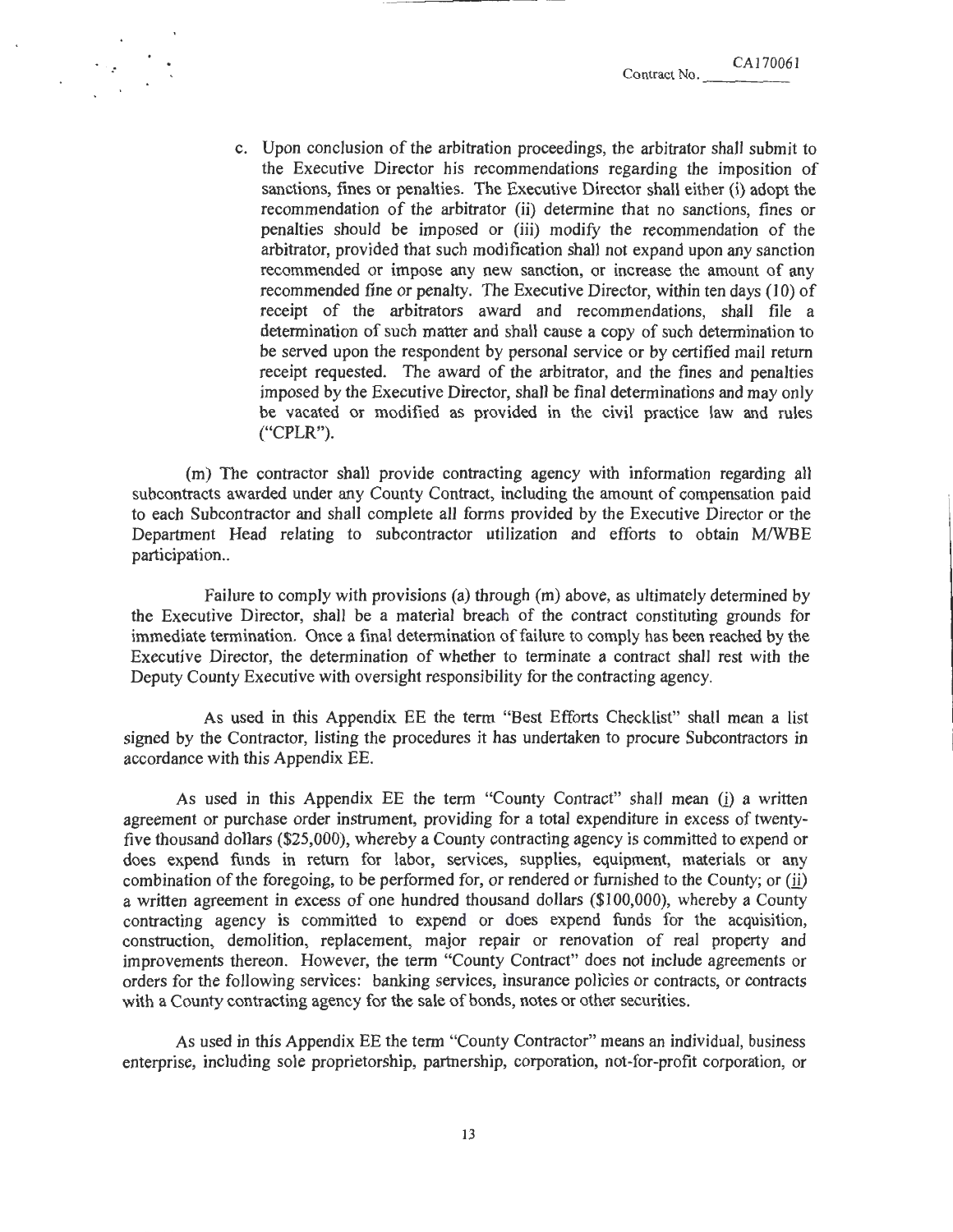any other person or entity other than the County, whether a contractor, licensor, licensee or any other party, that is  $(i)$  a party to a County Contract,  $(ii)$  a bidder in connection with the award of a County Contract, or (iii) a proposed party to a County Contract, but shall not include any Subcontractor.

As used in this Appendix EE the tenn "County Contractor" shall mean a person or finn who will manage and be responsible for an entire contracted project.

As used in this Appendix EE "Documentation Demonstrating Best Efforts to Obtain Certified Minority or Women-owned Business Enterprises" shall include, but is not limited to the following:

- a. Proof of having advertised for bids, where appropriate, in minority publications, trade newspapers/notices and magazines, trade and union publications, and publications of general circulation in Nassau County and surrounding areas or having verbally solicited M/WBEs whom the County Contractor reasonably believed might have the qualifications to do the work. A copy of the advertisement, if used, shall be included to demonstrate that it contained language indicating that the County Contractor welcomed bids and quotes from M/WBE Subcontractors. In addition, proof of the date(s) any such advertisements appeared must be included in the Best Effort Documentation. If verbal solicitation is used, a County Contractor's affidavit with a notary's signature and stamp shall be required as part of the documentation.
- b. Proof of having provided reasonable time for MIWBE Subcontractors to respond to bid opportunities according to industry norms and standards. A chart outlining the schedule/time frame used to obtain bids from M/WBEs is suggested to be included with the Best Effort Documentation.
- c. Proof or affidavit of follow-up of telephone calls with potential M/WBE subcontractors encouraging their participation. Telephone logs indicating such action can be included with the Best Effort Documentation
- d. Proof or affidavit that MIWBE Subcontractors were allowed to review bid specifications, blue prints and all other bid/RFP related items at no charge to the MIWBEs, other than reasonable documentation costs incurred by the County Contractor that are passed onto the MIWBE.
- e. Proof or affidavit that sufficient time prior to making award was allowed for MIWBEs to participate effectively, to the extent practicable given the time frame of the County Contract.
- f. Proof or affidavit that negotiations were held in Best Efforts with interested M/WBEs, and that M/WBEs were not rejected as unqualified or unacceptable without sound business reasons based on (1) a thorough investigation of MIWBE qualifications and capabilities reviewed against industry custom and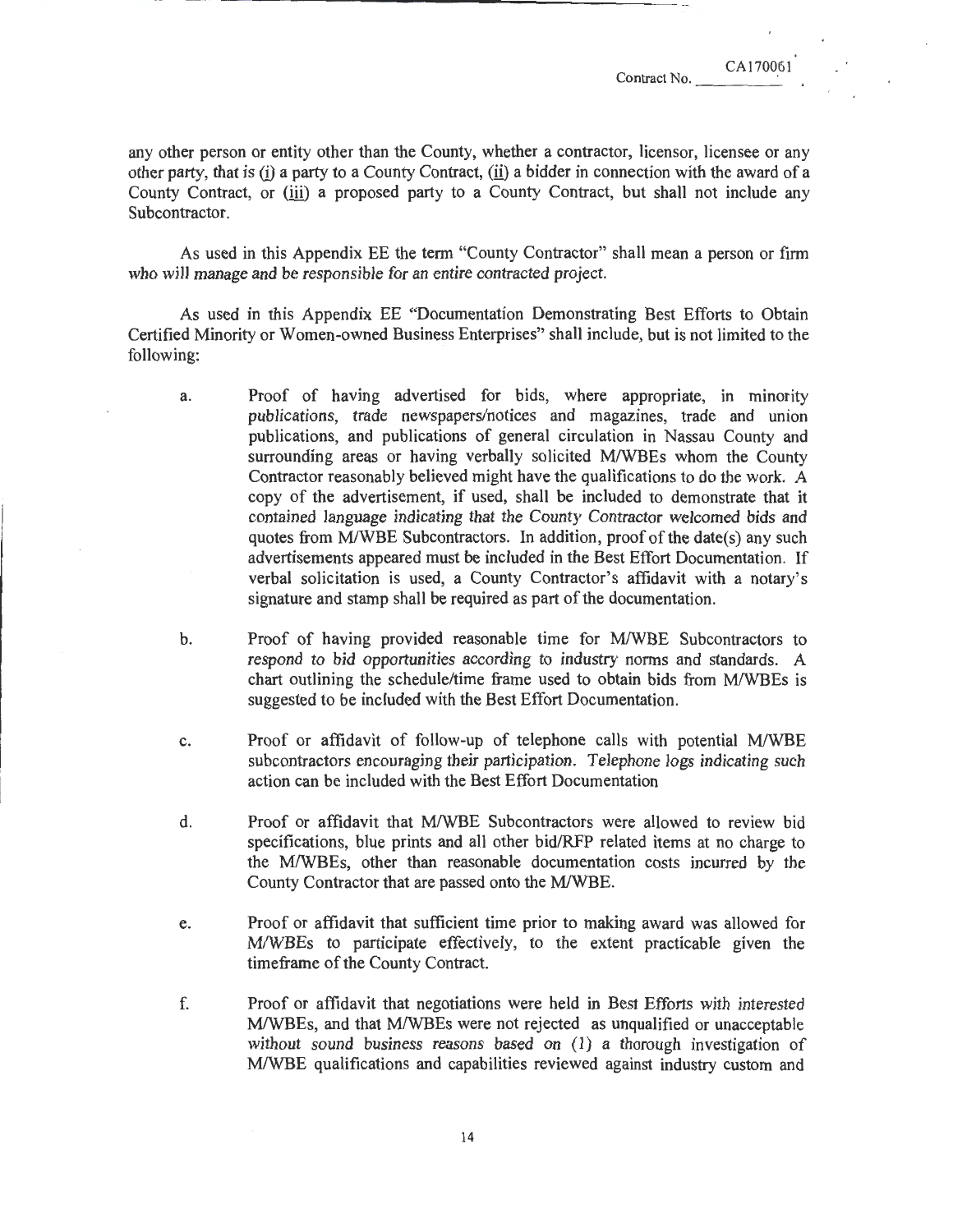standards and (2) cost of performance The basis for rejecting any M/WBE deemed unqualified by the County Contractor shall be included in the Best Effort Documentation

- g. If an MIWBE is rejected based on cost, the County Contractor must submit a list of all sub-bidders for each item of work solicited and their bid prices for the work.
- h. The conditions of performance expected of Subcontractors by the County Contractor must also be included with the Best Effort Documentation
- i. County Contractors may include any other type of documentation they feel necessary to further demonstrate their Best Efforts regarding their bid documents.

As used in this Appendix EE the term "Executive Director" shall mean the Executive Director of the Nassau County Office of Minority Affairs; provided, however, that Executive Director shall include a designee of the Executive Director except in the case of final determinations issued pursuant to Section (a) through (l) of these rules.

As used in this Appendix EE the term "Subcontract" shall mean an agreement consisting of part or parts of the contracted work of the County Contractor.

As used in this Appendix EE, the term "Subcontractor" shall mean a person or firm who performs part or parts of the contracted work of a prime contractor providing services, including construction services, to the County pursuant to a county contract. Subcontractor shall include a person or finn that provides labor, professional or other services, materials or supplies to a prime contractor that are necessary for the prime contractor to fulfill its obligations to provide services to the County pursuant to a county contract. Subcontractor shall not include a supplier of materials to a contractor who has contracted to provide goods but no services to the County, nor a supplier of incidental materials to a contractor, such as office supplies, tools and other items of nominal cost that are utilized in the performance of a service contract.

Provisions requiring contractors to retain or submit documentation of best efforts to utilize certified subcontractors and requiring Department head approval prior to subcontracting shall not apply to inter-governmental agreements. In addition, the tracking of expenditures of County dollars by not-for-profit corporations, other municipalities, States, or the federal government is not required.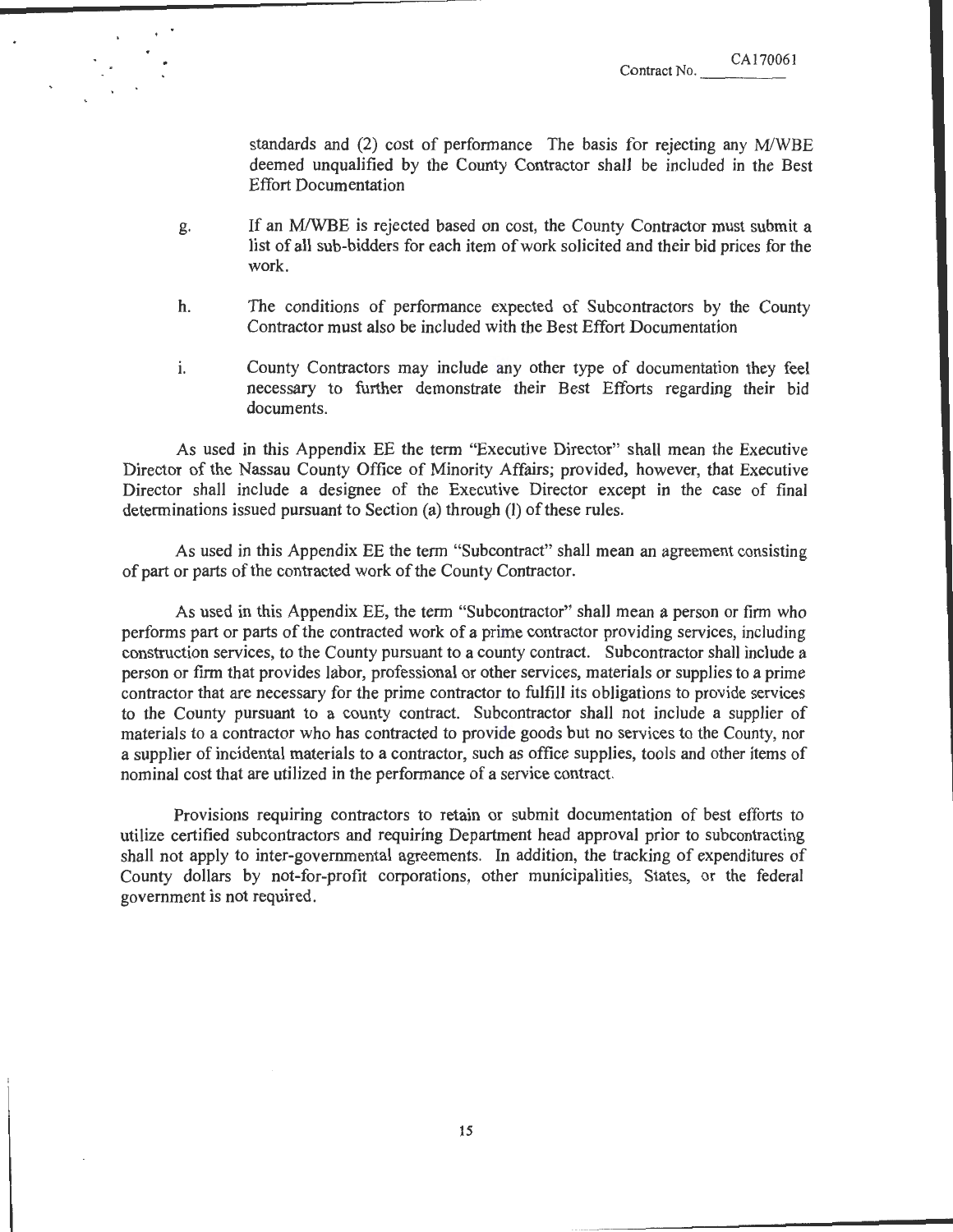CA170061

## AppendixL

## Certificate of Compliance

In compliance with Local Law 1-2006, as amended (the "Law"), the Contractor hereby certifies the following:

1. The chief executive officer of the Contractor is:

DANIEL M FISHER VR. (Name)  $21$  *CHOIR* LANE WESTBURY Address)<sup>1940</sup>  $516 - 238 - 0186$  (Telephone Number)

- 2. The Contractor agrees to either (1) comply with the requirements of the Nassau County Living Wage Law or (2) as applicable, obtain a waiver of the requirements of the Law pursuant to section 9 of the Law. In the event that the contractor does not comply with the requirements of the Law or obtain a waiver of the requirements of the Law, and such contractor establishes to the satisfaction of the Department that at the time of execution of this agreement, it had a reasonable certainty that it would receive such waiver based on the Law and Rules pertaining to waivers, the County will agree to terminate the contract without imposing costs or seeking damages against the Contractor
- 3. In the past five years, Contractor  $\_\_\_\_\_\_\_\$  has  $\_\_\_\_\_\_\_\$  has not been found by a court or a government agency to have violated federal, state, or local laws regulating payment of wages or benefits, labor relations, or occupational safety and health. If a violation has been assessed against the Contractor, describe below: